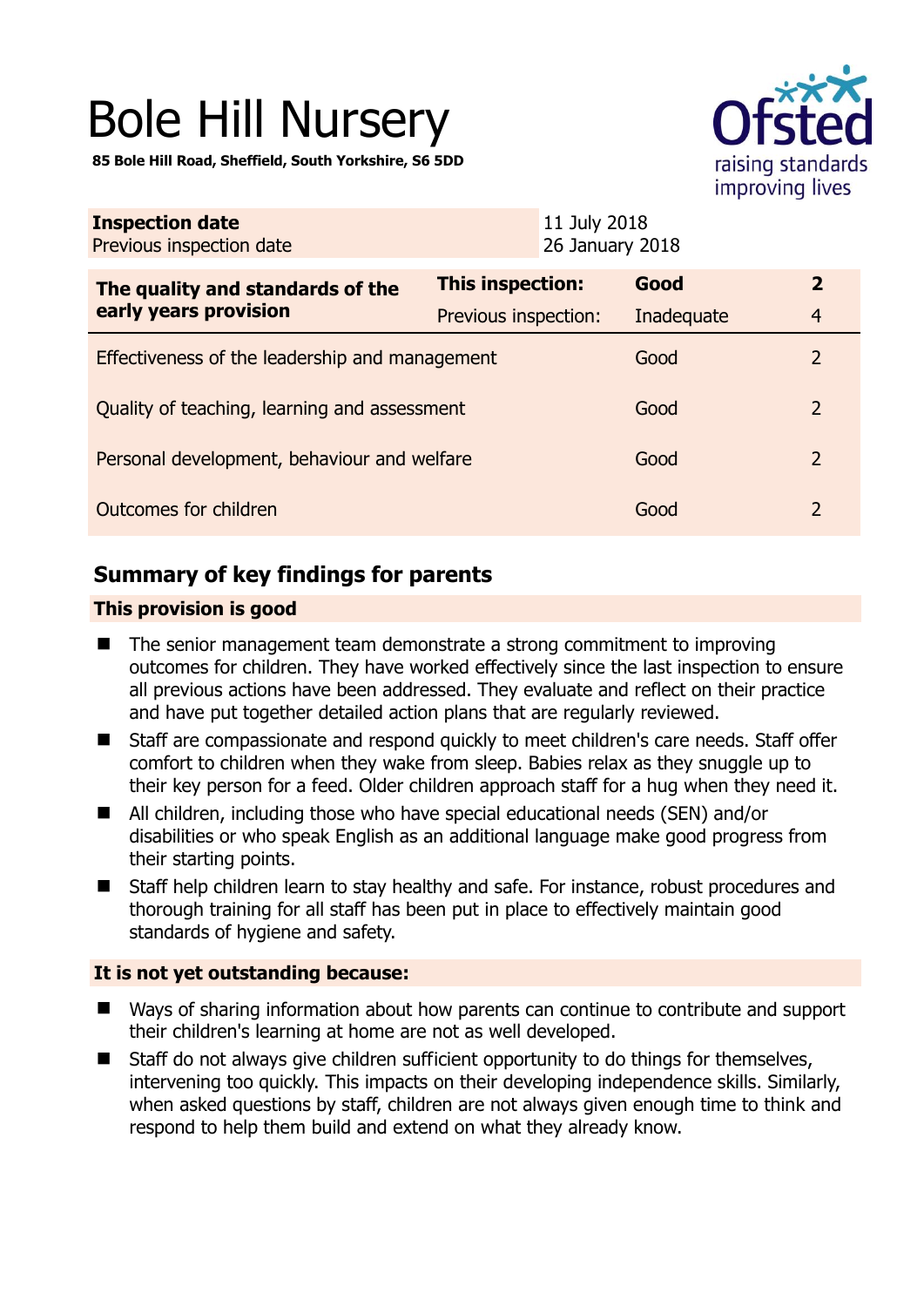# **What the setting needs to do to improve further**

#### **To further improve the quality of the early years provision the provider should:**

- strengthen partnership working with all parents to engage them more in their children's ongoing development and continued learning at home
- qive children time to respond to questions asked by staff and to do things for themselves, in order to extend and build on what they already know and can do.

#### **Inspection activities**

- The inspectors observed the quality of teaching during activities inside and outdoors and assessed the impact this has on children's learning.
- The second inspector completed a joint observation with the Early Years Teacher.
- The inspectors looked at a sample of children's assessment records and discussed the systems for planning children's play experiences.
- The lead inspector held meetings with the provider and the senior leadership team and looked at a sample of policies, including risk assessments. She discussed the manager's procedure for self-evaluation and viewed evidence of the suitability, qualifications and recent training of staff working in the nursery.
- The inspectors spoke to parents and children during the inspection and took account of their views.
- The inspectors had a full tour of the premises used for childcare.

#### **Inspectors**

Tara Street / Sarah Dimsdale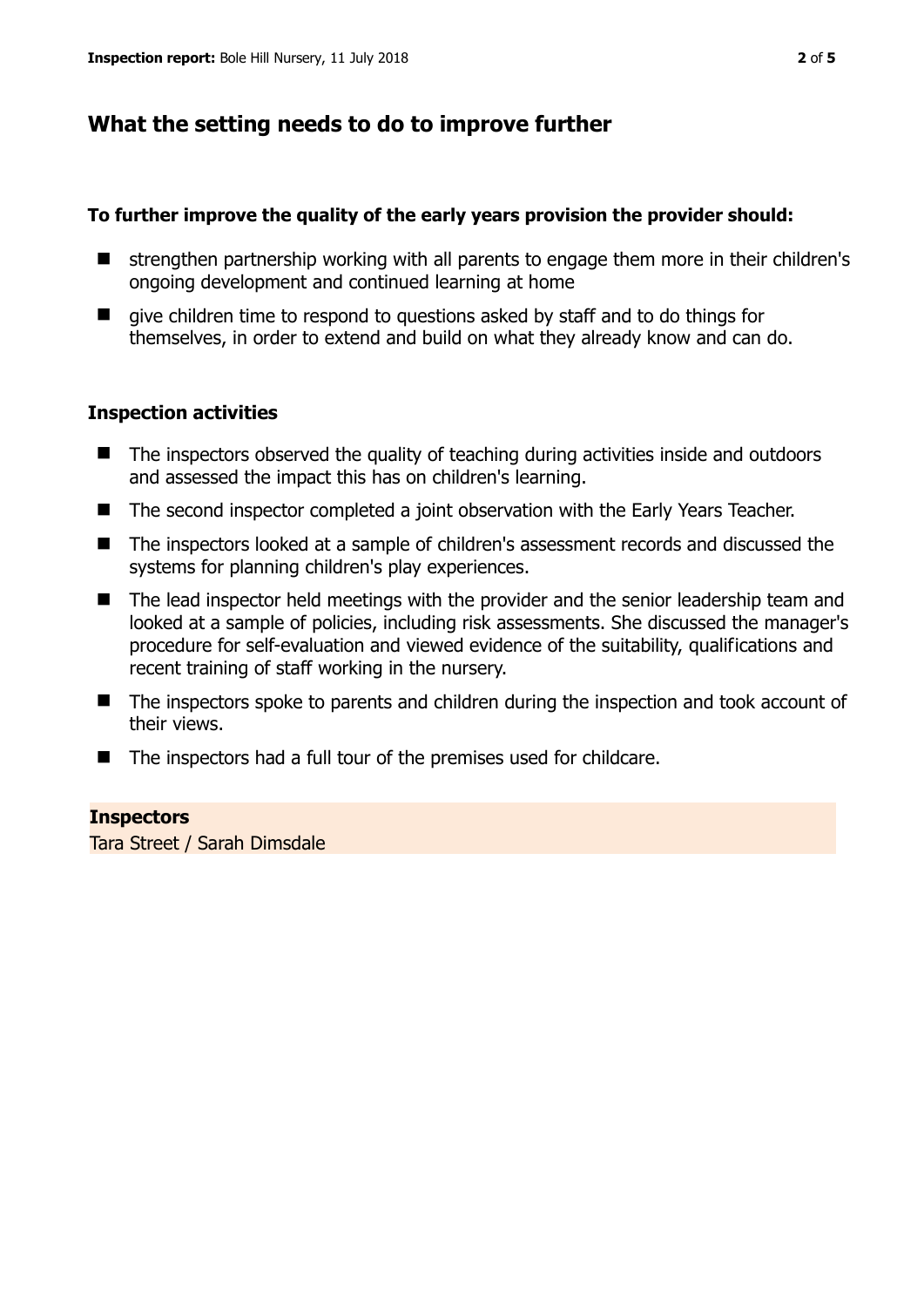### **Inspection findings**

#### **Effectiveness of the leadership and management is good**

The senior management team have worked tirelessly to make significant changes to the nursery. Staff work closely as a team and morale is high. All staff receive support to develop their professional knowledge and skills, through regular supervisions, targeted training, mentoring and meetings. For example, newly established peer on peer observations are helping staff to improve the quality of their teaching. New tracking systems are helping the senior leadership team to closely monitor children's progress to ensure they are well supported. Interventions are timely and minimise any gaps that might occur in children's learning and development. Recruitment and induction of new staff is thorough. Safeguarding is effective. For example, all staff know what to do if they have concerns about a child's welfare. They work closely with other professionals to ensure those who may be at risk of harm are kept safe.

#### **Quality of teaching, learning and assessment is good**

Staff have worked hard to implement a range of recent improvements. This includes decluttering rooms to create different learning areas and reviewing the planning of activities. Consequently, staff plan stimulating activities that are now more closely linked to children's daily interests and identified gaps in learning. For instance, babies eagerly explore using their senses, making sounds with musical instruments and creating marks in paint with their hands. Toddlers giggle as staff play peek-a-boo with them, and older children experiment with messy activities, such as sand, water and soil. Overall, communication and language skills are supported well. Staff introduce words, such as 'bicycle' and 'ambulance' as children look at books together. Good opportunities are planned for children to build on their mathematical knowledge, such as when they enthusiastically sing number rhymes together.

#### **Personal development, behaviour and welfare are good**

Staff create a warm and nurturing environment. They gather useful information from parents about their child's development when they start. This helps them get to know the children's individual needs. Children learn to be considerate of each other's feelings as staff positively support their social and emotional well-being. Visits to local places such as walks to the park, help reinforce children's learning about the wider community. Staff effectively promote healthy lifestyles. The snacks and meals provided are nutritious and healthy and children enjoy daily exercise both outside and in the indoor play area.

#### **Outcomes for children are good**

All children make good progress. Where children's starting points are below those of other children of their age, they show improvement over time and any gaps are closing. Children learn skills which prepare them well for their next stage of learning. They are confident and ready to move on to the next room as they progress through the nursery, from the baby room through to pre-school. All children make choices about their play and learning and are developing confidence to express themselves and share their views. Older children are sociable, inquisitive and eager to try out new things.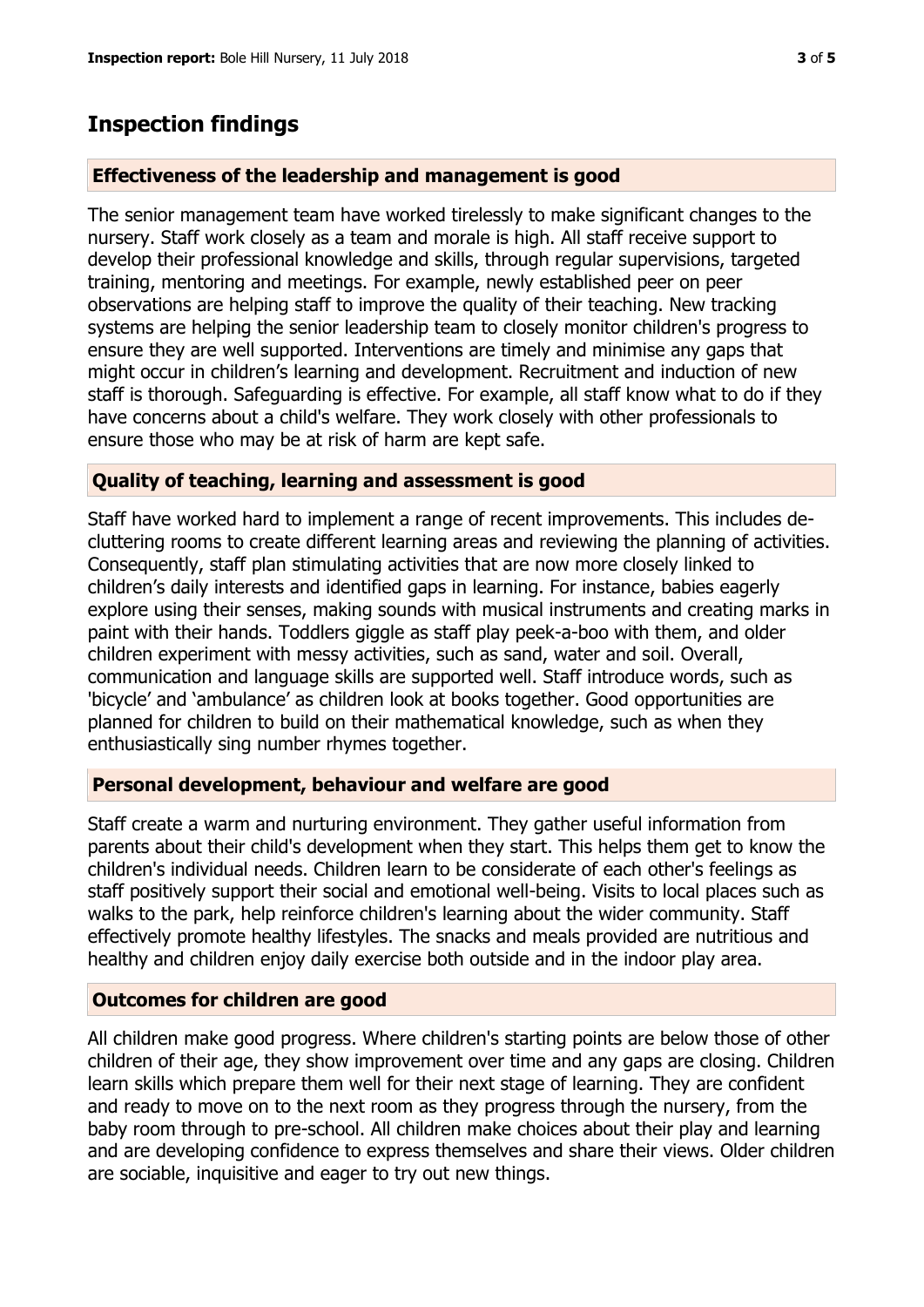## **Setting details**

| Unique reference number                             | 300754                         |
|-----------------------------------------------------|--------------------------------|
| <b>Local authority</b>                              | Sheffield                      |
| <b>Inspection number</b>                            | 1133795                        |
| <b>Type of provision</b>                            | Full-time provision            |
| Day care type                                       | Childcare - Non-Domestic       |
| <b>Registers</b>                                    | Early Years Register           |
| <b>Age range of children</b>                        | $0 - 5$                        |
| <b>Total number of places</b>                       | 131                            |
| <b>Number of children on roll</b>                   | 171                            |
| Name of registered person                           | The Unity Centre Ltd           |
| <b>Registered person unique</b><br>reference number | RP520483                       |
| Date of previous inspection                         | 26 January 2018                |
| <b>Telephone number</b>                             | 0114 281 2864 or 0114 281 2865 |

Bole Hill Nursery registered in 1997. The nursery employs 49 members of childcare staff. Of these, seven hold appropriate early years qualifications at level 2, 26 with level 3, two with level 5, two with level 6 and one with Early Years Teacher status. The nursery opens from Monday to Friday all year round, apart from one week between Christmas and new year and bank holidays. Sessions are from 7.30am until 6pm. The nursery provides funded early education for two-, three- and four-year-old children.

This inspection was carried out by Ofsted under sections 49 and 50 of the Childcare Act 2006 on the quality and standards of provision that is registered on the Early Years Register. The registered person must ensure that this provision complies with the statutory framework for children's learning, development and care, known as the early years foundation stage.

Any complaints about the inspection or the report should be made following the procedures set out in the guidance 'Complaints procedure: raising concerns and making complaints about Ofsted', which is available from Ofsted's website: www.gov.uk/government/organisations/ofsted. If you would like Ofsted to send you a copy of the guidance, please telephone 0300 123 4234, or email enquiries@ofsted.gov.uk.